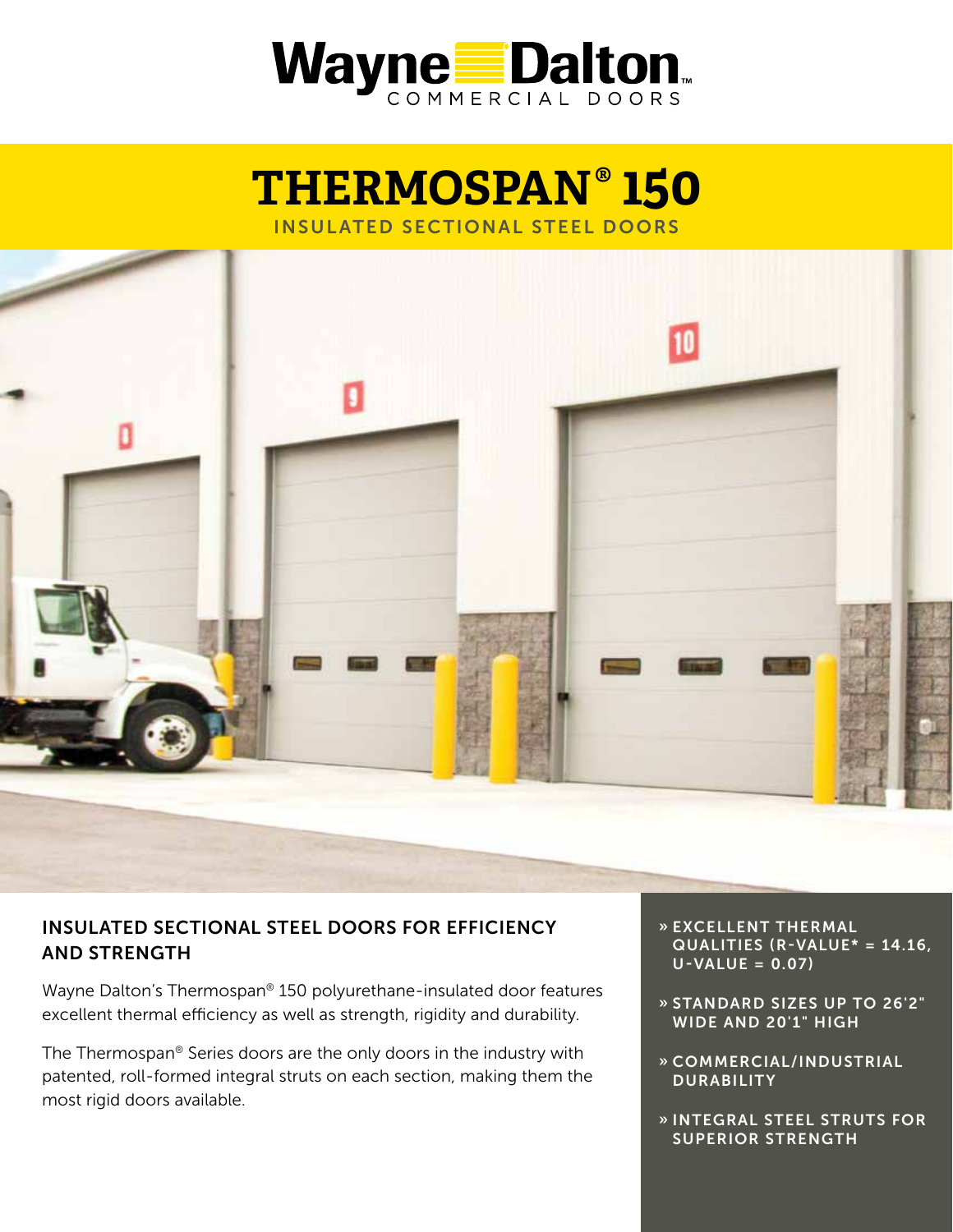# **THERMOSPAN® 150**

# STANDARD FEATURES OVERVIEW

## THERMAL EFFICIENCY

| <b>R-VALUE*</b>           | 14 16                                                                                    |
|---------------------------|------------------------------------------------------------------------------------------|
| U-VALUE*                  | 0.07                                                                                     |
| <b>THERMAL BREAK</b>      | Thermoplastic adhesive with rubber seal                                                  |
| <b>AIR INFILTRATION**</b> | .23 cfm/ft <sup>2</sup> at 25 mph (4.20 m <sup>3</sup> /hr/m <sup>2</sup> at 24<br>kmph) |

\*\*Thermospan® 150 meets IECC® requirements for maximum U-factor of operable fenestrations and ASHRAE 90.1 and IECC® requirements for maximum air leakage of fenestration assemblies.

#### **CONSTRUCTION**

| <b>MAX HEIGHT</b>           | 20'1" (6,126 mm)                                                                     |
|-----------------------------|--------------------------------------------------------------------------------------|
| <b>MAX WIDTH</b>            | 26'2" (7,986 mm)                                                                     |
| <b>SECTION THICKNESST</b>   | $1 - \frac{1}{2}$ (38 mm)                                                            |
| <b>INTEGRAL STRUTS</b>      | Two 1-3/4" roll-formed struts per section                                            |
| <b>EXTERIOR STEEL</b>       | .012" (.305 mm)                                                                      |
| <b>INTERIOR PER SECTION</b> | Roll formed with two $1-3/4$ " integral struts<br>sealed with polypropylene rib caps |
| <b>STANDARD SPRINGS</b>     | 10,000 cycles                                                                        |

# FINISH OPTIONS

| <b>INTERIOR</b> | White                   |
|-----------------|-------------------------|
| <b>EXTERIOR</b> | White, Tan, Brown, Gray |

### CODES AND ASTM STANDARD CLASS

| STC (ASTM E 413)   | Class 22                          |
|--------------------|-----------------------------------|
| OITC (ASTM E 1332) | Class 19                          |
| <b>ASTM E 84</b>   | Class A                           |
| <b>UBC 17-5</b>    | Meets                             |
| <b>ASTM D 1929</b> | Flash ignition = $734^{\circ}$ F, |
|                    | Self ignition = $950^{\circ}$ F   |

#### WARRANTY

**TERMS** Ten (10) years against cracking, splitting, rust deterioration and delamination. One (1) year against defects in material and workmanship

# **OPTIONS**

• Vision lites

- Aluminum full-view sections
- Chain hoist operation
- Motor operation
- Sensing edges
- Photo eyes
- High cycle spring (25k, 50k, 100k) • 3" track option • Solid shafts
- Perimeter weatherseal
- Special track designs
- Mullions

†Thickness measured at heavy-duty end stiles. \*Wayne Dalton uses a calculated door section R-value and U-value for our insulated doors.

# **Thermospan® 150 offers strength, rigidity, longer life and energy efficiency at a highly competitive price.**

The Thermospan® 150 features two patented 1-3⁄4" integral roll-formed struts per section providing the highest strength-to-weight ratio.

# MATERIALS AND CONSTRUCTION

Innovative thermal break that keeps the interior skin at room temperature, preventing condensation and frost and thereby resisting corrosion. Flexible vinyl bulb seal and non-corrosive polymer retainer prevent water and air infiltration at the bottom of the door.

Reinforcement plates are located at all hardware attachment locations. Industry standard commercialgrade, heavy-duty, hot-dipped galvanized hardware also contribute to the long service life of this door.

# FINISH OPTIONS



White Embossed **Stucco** 



Brown Embossed **Stucco** 



Tan Embossed Stucco



Gray Embossed **Stucco** 



Thermospan® 150 is available with the TruChoice® Color System, Wayne Dalton's custom painting process that offers more than 6,000 colors. See dealer for details.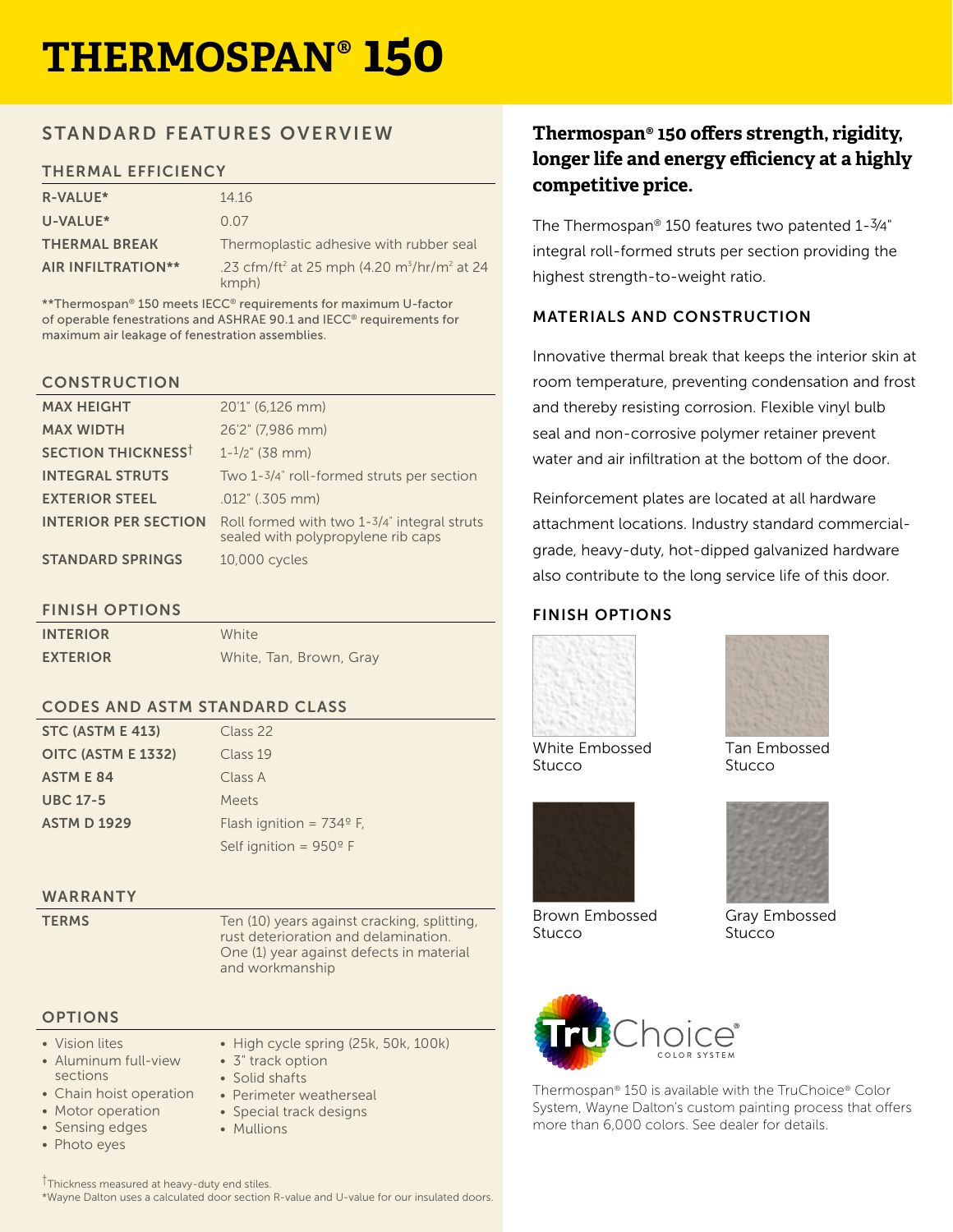# SECTIONAL STEEL DOORS



#### LITE OPTIONS



Vision lites



Full-view lites

Wind load options available

*wind SAFE* 

# DOOR CONSTRUCTION

Thermal break separates inner and outer skins at top and bottom so virtually no heat or cold is conducted through the section.

#### Flush door embossed pinstriping

(grooves) on outer skin adds strength and non-repeating random stucco exterior enhances appearance.

#### Pre-painted inner and outer skins

for added corrosion-resistance. Both skins are hot-dipped galvanized steel for further protection against corrosion.

#### Integral struts

Two 1-3/4" roll-formed struts per section add rigidity and strength.

#### 18-gauge wrap-around

end caps offer interior hinge attachment surface and ensures proper seal against jamb.

#### Solid polyurethane core adds to insulating efficiency.

#### Joint seal

prevents air infiltration and improves thermal efficiency.